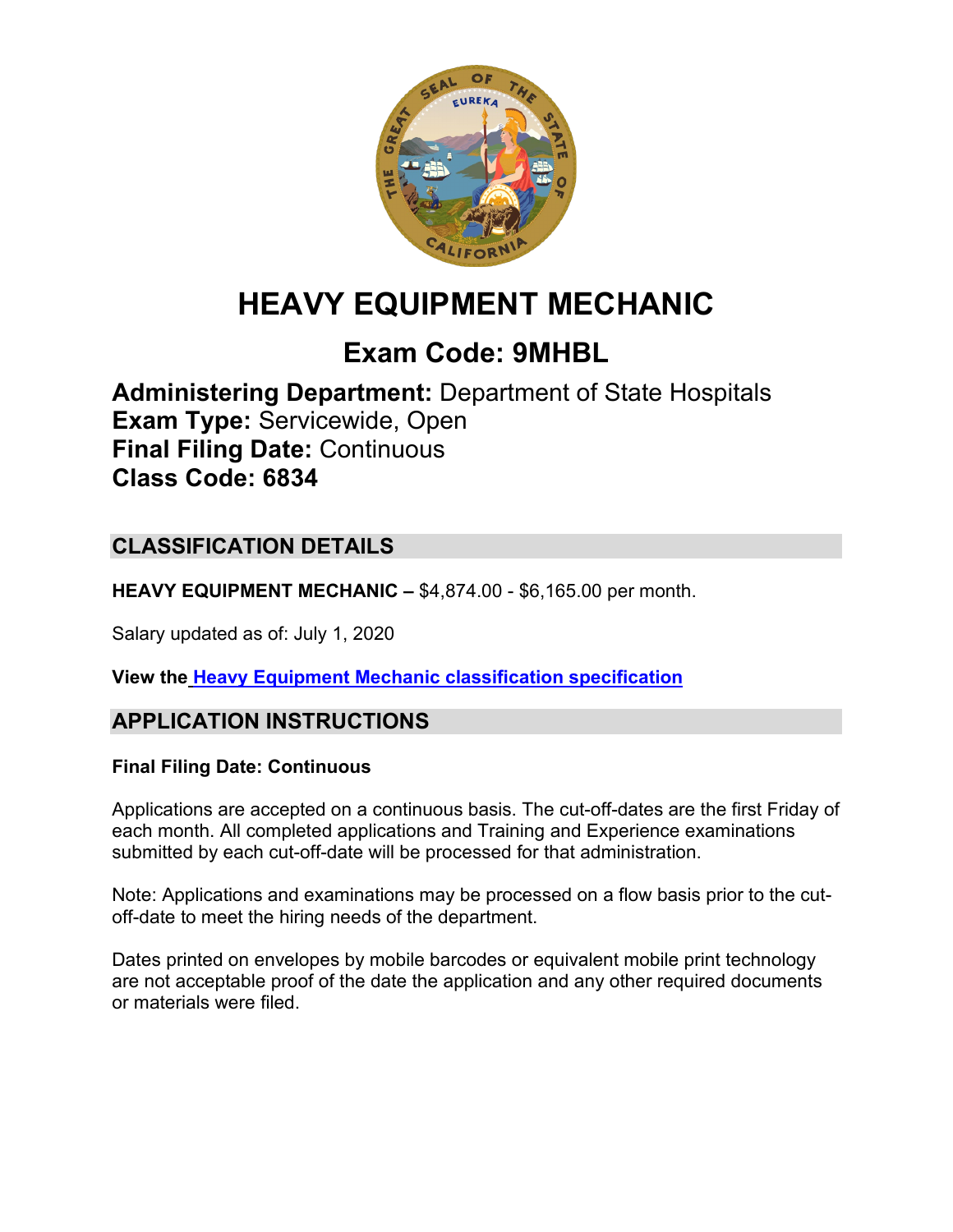#### **Who Should Apply**:

Applicants who meet the Minimum Qualifications as stated on this bulletin may apply for and take this examination. Once you have taken this examination, you may not retake it for **six (6)** months.

Unless otherwise stated on this bulletin, you must meet the Minimum Qualifications by the Final Filing Date or cut-off-date stated above.

#### **How to Apply**:

Applicants are required to submit a[n Examination Application \(STD 678\),](https://jobs.ca.gov/pdf/std678.pdf) found at [www.calcareers.ca.gov,](http://www.calcareers.ca.gov/) either by mail, in person, or via email to the address listed below.

Once your application has been submitted, you must complete the **Training and Experience (T&E)** following the instructions below under, **Taking the Examination.**

Examination Services staff will screen each application. Applicants meeting the minimum qualifications will be admitted into the examination. **Applicants must submit the STD. 678 as well as the T&E. Failure to do so will result in a delay in the examination process.**

#### **The preferred method to apply is by emailing your STD 678 to:**

#### **[HeavyEquipmentMechanic@dsh.ca.gov](mailto:HeavyEquipmentMechanic@dsh.ca.gov)**

#### **Electronic signatures are acceptable.**

Indicate the Classification on your Examination Application (STD 678).

You may apply by mail or in person to:

Department of State Hospitals – Sacramento Attn: Selection Services Unit MS-14 1215 O Street Sacramento, CA 95814

In person hours: Monday through Friday, 8am to 5pm (excluding State holidays)

#### **Special Testing Arrangements:**

If you require assistance or alternative testing arrangements due to a disability, please contact the testing department listed in the Contact Information section of this bulletin.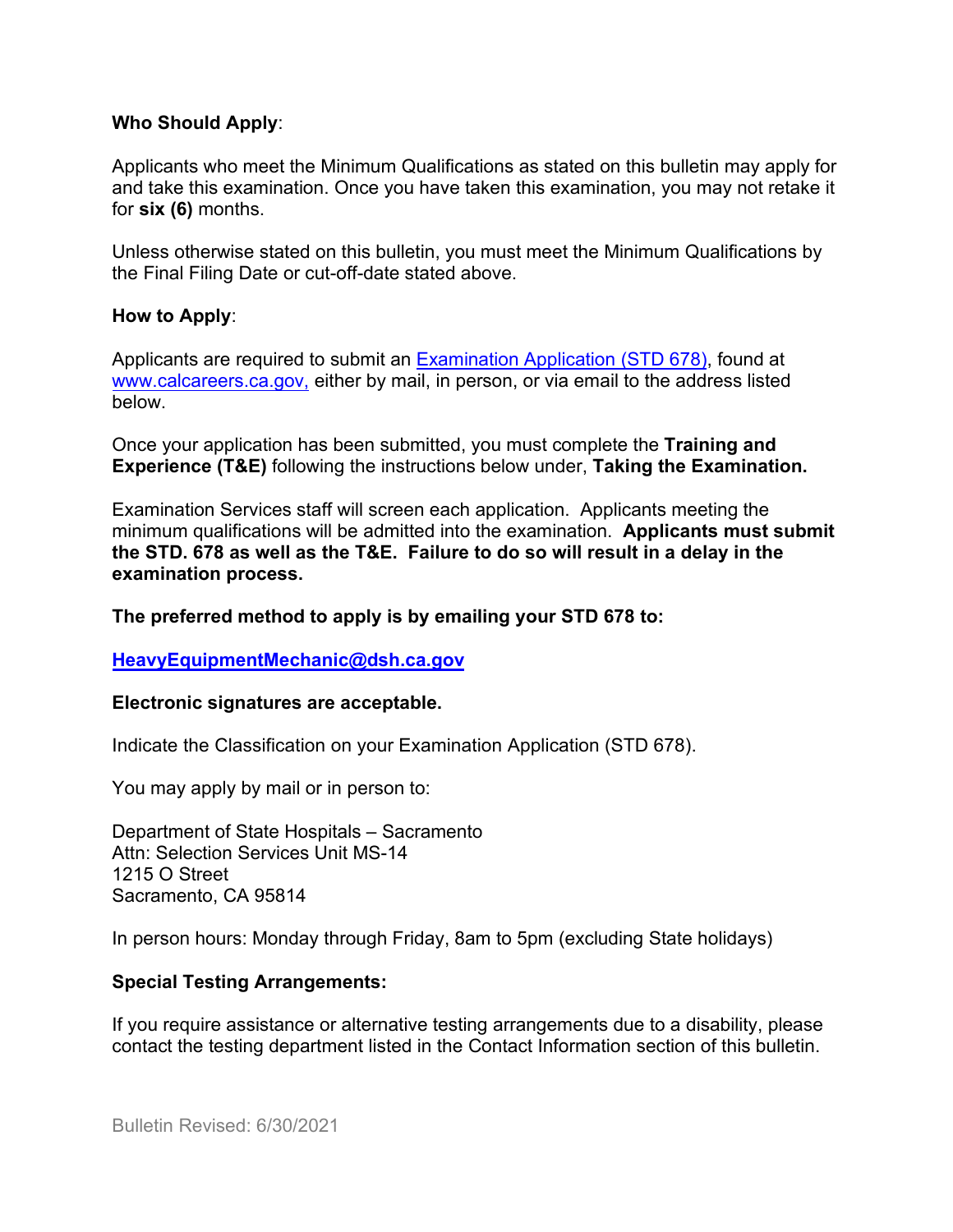#### **MINIMUM QUALIFICATIONS**

All applicants must meet the education and/or experience requirements as stated on this exam bulletin to be accepted into the examination. Part-time or full-time jobs, regardless of whether paid or volunteer positions, and inside or outside California state service will count toward experience.

Possession of a valid California Class 3 driver license. (Applicants who do not possess the license will be allowed to compete in the examination, but the license must be obtained prior to appointment.) and

Either 1 - Completion of a recognized apprenticeship as a gas and diesel-powered truck mechanic, or a heavy construction equipment mechanic. (Apprentices who are within six months of completing their apprenticeship program may be admitted to the examination, but they must present evidence of completion of a recognized apprenticeship before they may be appointed.)

Or 2 - Four years of varied mechanical experience on gas and diesel powered trucks or heavy construction equipment. An Associate of Arts Degree in Heavy Equipment Maintenance, Diesel Mechanics, or Heavy Equipment Mechanics or a certificate of completion from an accredited community college or equivalent degree or certificate approved by the California Superintendent of Public Instruction under the provisions of California Education Code Section 94310(b) may be substituted for two years of the required experience. (Students who are within six months of completing their degree will be admitted to the examination but must present evidence of completion prior to appointment.)

Or 3 - Three years performing the duties of a Heavy Equipment Mechanic Apprentice in the California state service, at least two years of which shall have included experience on gasoline and diesel-powered heavy construction or highway maintenance equipment.

### **ADDITIONAL DESIRABLE QUALIFICATIONS**

Possession of a valid California Class A or Class B driver license.

### **POSITION DESCRIPTION**

Under direction, to construct, repair and maintain automotive and heavy maintenance and construction equipment; may instruct and lead or direct the work of apprentices, helpers, Service Assistants (Automotive) or other employees, inmates, wards or resident workers; and to do other related work.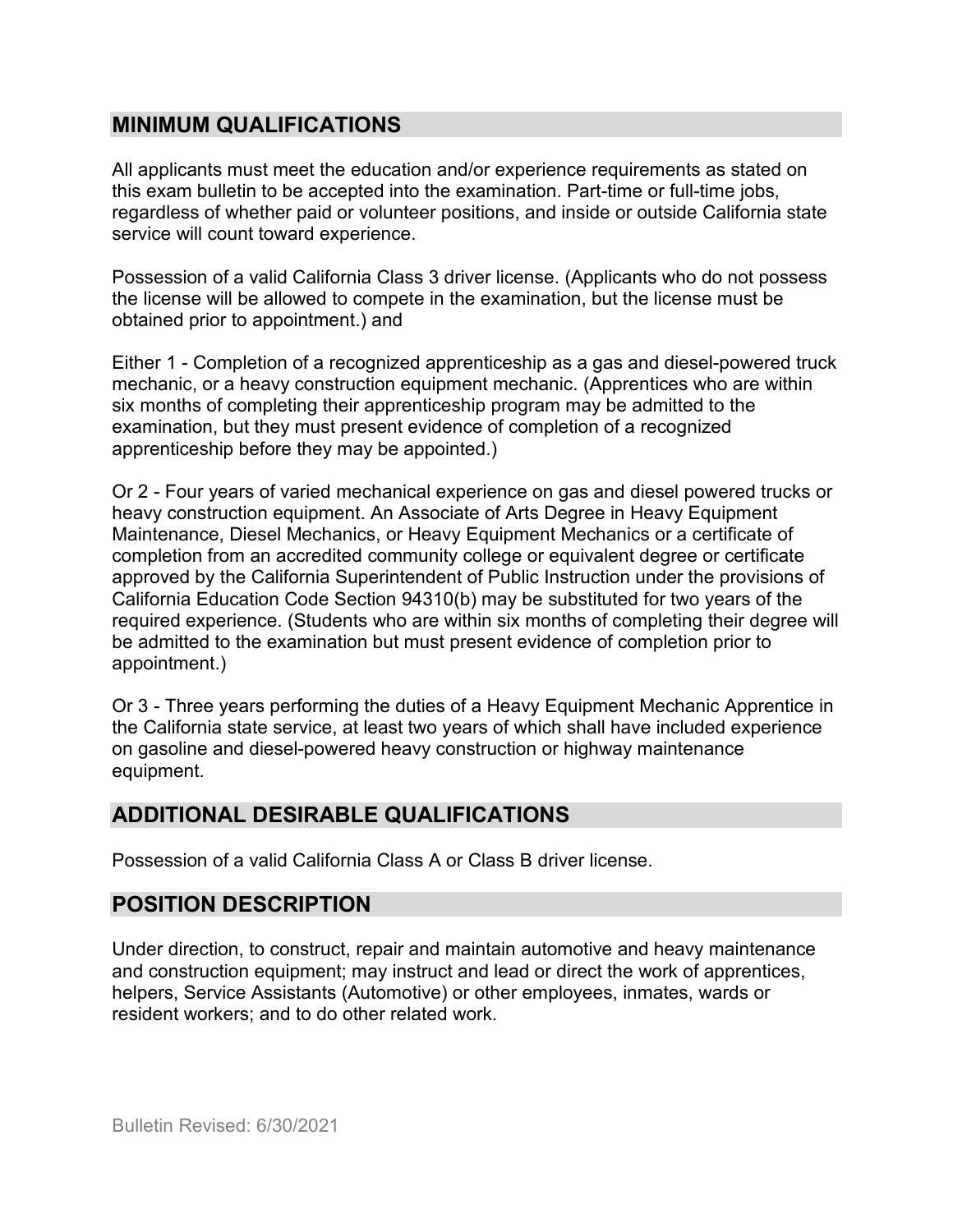### **EXAMINATION SCOPE**

This examination consists of the following components:

**Training and Experience Evaluation –** Weighted 100% of the final score. The examination will consist solely of a **Training and Experience Evaluation.** To obtain a position on the eligible list, a minimum score of 70% must be received.

In addition to evaluating applicants' relative knowledge, skills, and ability, as demonstrated by quality and breadth of education and/or experience, emphasis in each exam component will be measuring competitively, relative job demands, each applicant's:

#### **Knowledge of:**

- 1. Knowledge of methods, materials, tools and equipment used in construction, assembly, overhaul, repair and adjustment of gas and diesel powered trucks, heavy construction and maintenance equipment.
- 2. Knowledge of operating characteristics of heavy construction and maintenance equipment and gas and diesel powered trucks.
- 3. Knowledge of safety, regulations and practices.

#### **Skill to:**

1. Skill in mechanical repair, adjustment, and fabrication of special equipment.

#### **Ability to:**

- 1. Ability to read and write English at a level required for successful job performance.
- 2. Ability to fabricate, repair and make adjustments to various equipment and systems (i.e., heavy construction and maintenance equipment, gas and diesel powered trucks, etc.).
- 3. Ability to install and test pumps, motors and similar equipment.
- 4. Ability perform welding.
- 5. Ability to communicate effectively.
- 6. Ability to estimate repair costs.
- 7. Ability to work from drawings and sketches and make sketches of broken parts for replacement.
- 8. Ability to make repairs in the field without supervision.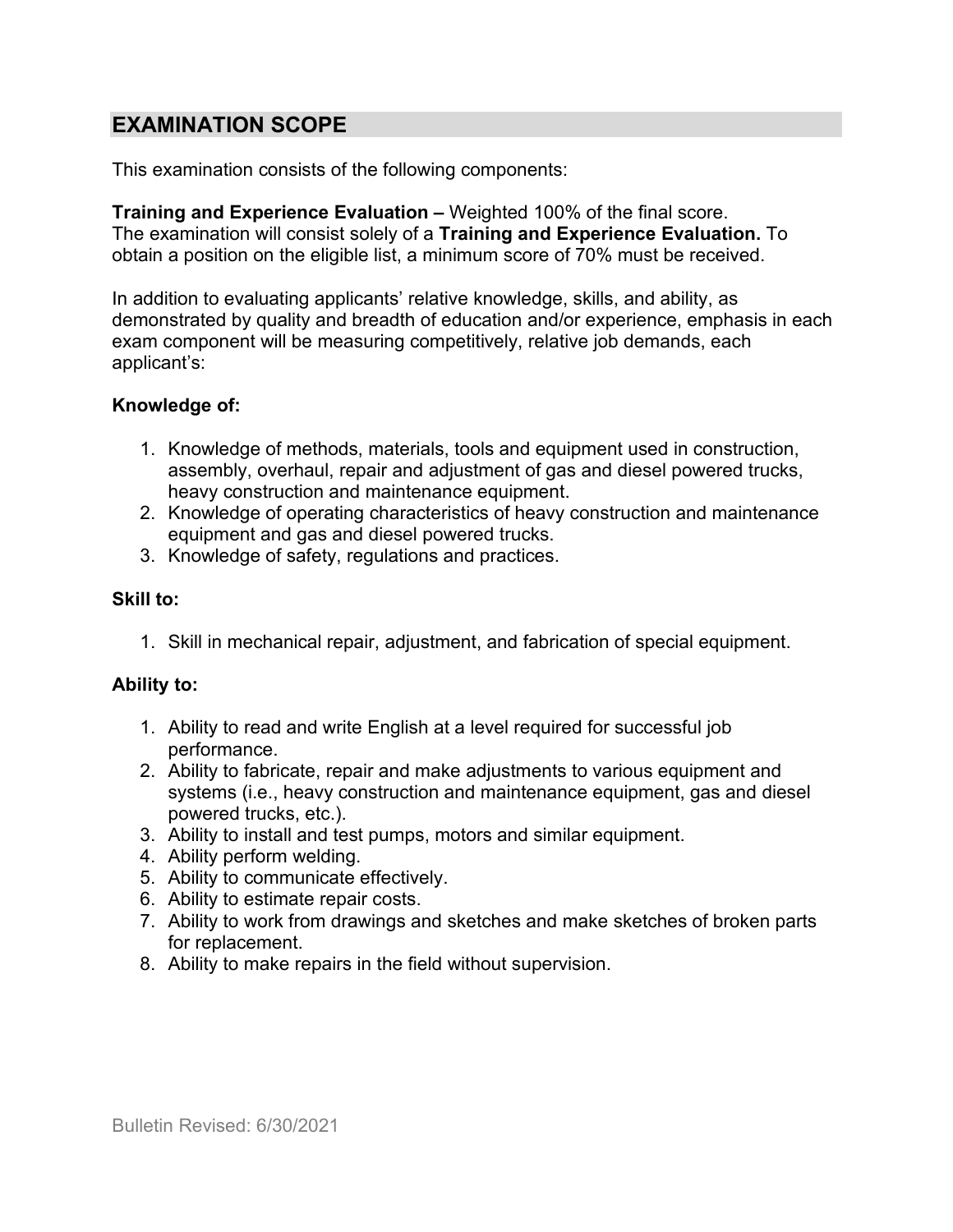### **ELIGIBLE LIST INFORMATION**

A Servicewide, Open eligible list for the **Heavy Equipment Mechanic** classification will be established for use by all state agencies.

The names of **successful** competitors will be merged onto the eligible list in order of final score regardless of exam date. Eligibility expires **Twelve (12) months** after it is established. Applicants must then retake the examination to reestablish eligibility.

Veterans' Preference will be granted for this examination. In accordance with Government Codes 18973.1 and 18973.5, whenever any veteran, or widow or widower of a veteran achieves a passing score on an open examination, he or she shall be ranked in the top rank of the resulting eligible list.

Veterans status is verified by the California Department of Human Resources (CalHR). Information on this program and the Veterans' Preference Application (Std. form 1093) is available online at the following website:

<https://www.jobs.ca.gov/CalHRPublic/Landing/Jobs/VeteransInformation.aspx>

Additional information on veteran benefits is available at the Department of Veterans Affairs.

Career credits are not granted for examinations administered on an Open or Promotional basis.

### **PREPARING FOR THE EXAMINATION**

Here is a list of suggested resources to have available prior to taking the exam.

- 1. **Employment History:** Employment dates, job titles, organization names and addresses, names of supervisors or persons who can verify your job responsibilities, and phone numbers of persons listed above.
- 2. **Education:** School names and addresses, degrees earned, dates attended, courses taken (verifiable on a transcript), persons or office who can verify education, and phone numbers of persons or offices listed above.
- 3. **Training:** Class titles, certifications received, names of persons who can verify your training, and phone numbers of persons listed above.

### **TAKING THE EXAMINATION**

**To be considered as a candidate, step 1 and 2 must be completed.**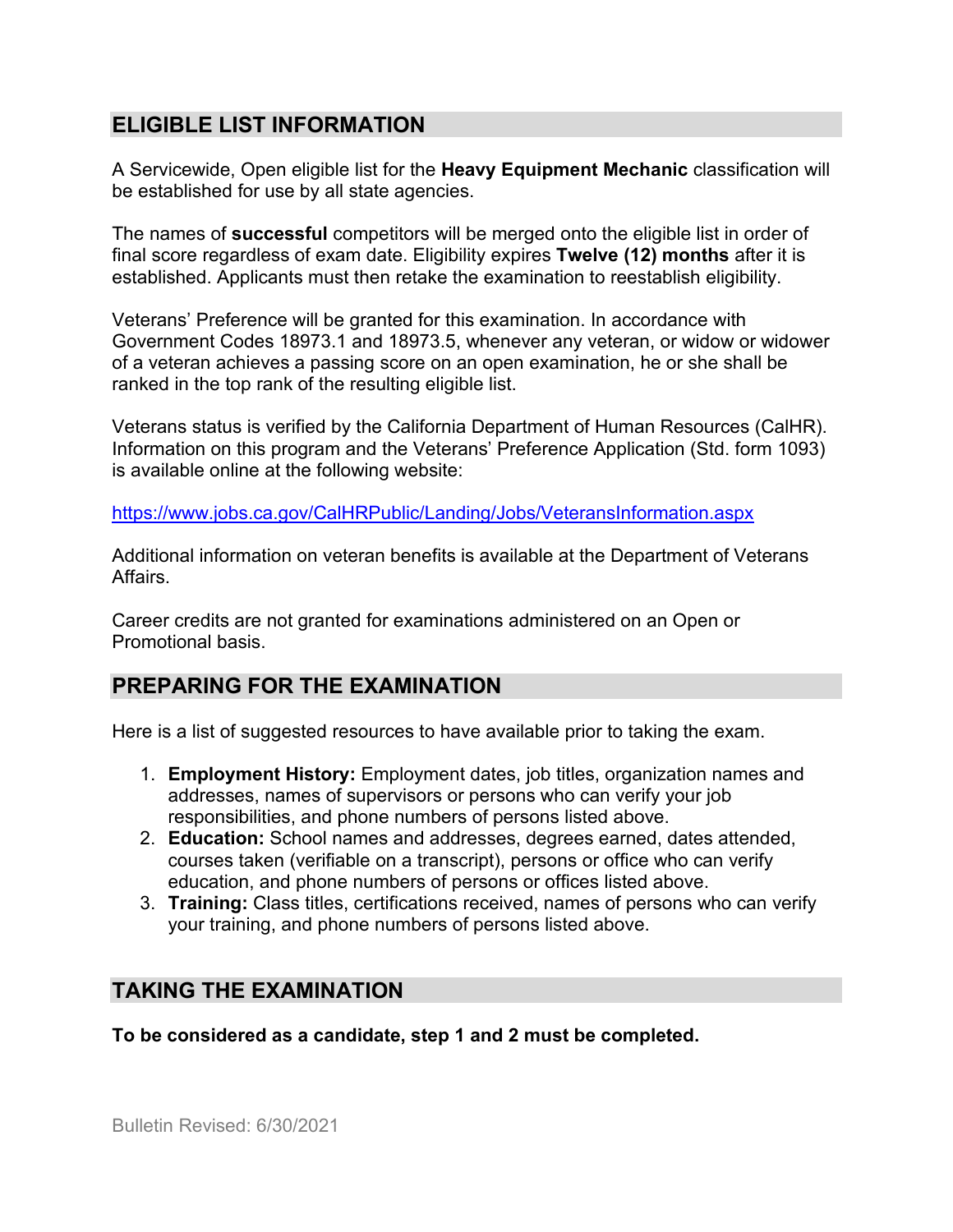- **If step 1 and 2 are not completed; the application will not be reviewed and/or the examination will not be scored.**
- **After you complete steps 1 and 2, the application will be reviewed to determine that the Minimum Qualifications are met, then the examination will be processed and you will receive your results by mail within 4 - 6 weeks of the cut-off date stated above.**

**NOTE: Sending an application for a job or position is NOT the same process as sending an application for this examination.**

**Step 1. Submit your application following the instructions above.**

**Step 2. [Click on this link to take the Heavy Equipment Mechanic](https://www.surveymonkey.com/r/8MFN7HR) examination.**

### **TESTING DEPARTMENTS**

Department of State Hospitals

### **CONTACT INFORMATION**

Questions relating to this exam should be directed to:

Department of State Hospitals Selection Services Unit Monday through Friday, 8am to 5pm (excluding State Holidays) Phone: 916-651-8832 Email: **[HeavyEquipmentMechanic@dsh.ca.gov](mailto:%20HeavyEquipmentMechanic@dsh.ca.gov)**

California Relay Service: 1-800-735-2929 (TTY), 1-800-735-2922 (Voice). TTY is a Telecommunications Device for the Deaf, and is reachable only from phones equipped with a TTY Device.

### **EQUAL OPPORTUNITY EMPLOYER**

The State of California is an equal opportunity employer to all, regardless of age, ancestry, color, disability (mental and physical), exercising the right of family care and medical leave, gender, gender expression, gender identity, genetic information, marital status, medical condition, military or veteran status, national origin, political affiliation, race, religious creed, sex (includes pregnancy, childbirth, breastfeeding, and related medical conditions), and sexual orientation.

### **DRUG-FREE STATEMENT**

It is an objective of the State of California to achieve a drug-free State work place. Any applicant for State employment will be expected to behave in accordance with this